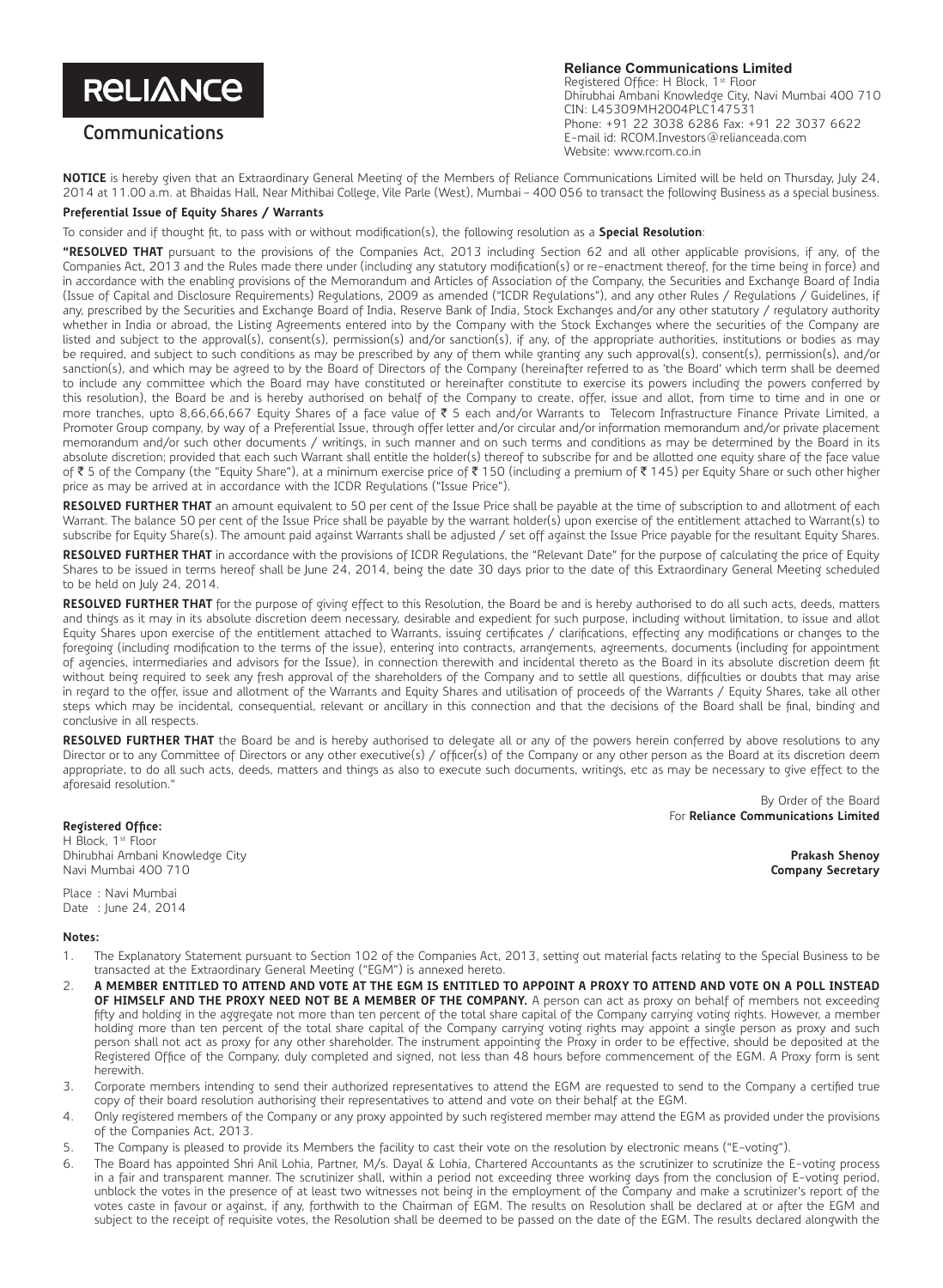scrutinizer's report will be available on the website of the Company (www.rcom.co.in) and on Karvy's website (https://evoting.karvy.com) within two days of passing of the Resolution.

- 7. Notice of the EGM along with Attendance Slip, Proxy Form and a letter giving the process, instructions and the manner of conducting E-voting is being sent electronically to all the members whose email IDs are registered with the Company / Depository Participants(s). For members who request for a hard copy and for those who have not registered their email address, physical copies of the same are being sent through the permitted mode.
- 8. Members / Proxies are requested to bring their duly filled attendance slip sent herewith at the EGM.
- Relevant documents referred to in the accompanying Notice and the Explanatory Statement are open for inspection by the Members at the Registered Office of the Company during the office hours on all working days except Saturdays between 11.00 a.m. and 1.00 p.m. up to the date of the EGM.
- 10. Shareholders holding Equity Shares shall have one vote per share as shown against their holding. The shareholders can vote for their entire voting rights as per their discretion.
- 11. Members who have not registered their e-mail addresses so far are requested to register their e-mail address so that they can receive any communication from the Company electronically.

### **Statement under Section 102 of the Companies Act, 2013**

The following statement sets out the material facts concerning the special business mentioned in the accompanying Notice and to be transacted at the Extraordinary General Meeting.

Your Company is a leading integrated telecommunications service provider, having a customer base of about 120 million, including over 2.6 million individual overseas retail customers. Our corporate clientele includes over 39,000 Indian and multinational corporations, including small and medium enterprises, and over 290 global, regional and domestic carriers. Your Company has a pan-India, next-generation, integrated (wireless and wireline), convergent (voice, data and video) digital network capable of supporting best-of-class services spanning the entire communications value chain, covering over 21,000 towns and 400,000 villages. Your Company owns and operates the world's largest Next-Gen IP-enabled connectivity infrastructure, comprising over 277,000 km of fiber optic cable systems in India, USA, Europe, Middle East and the Asia-Pacific region.

Keeping in view the growing business requirements, and the ability to compete with the peer group in the domestic and international markets, your Company needs to strengthen its financial position and net worth by augmenting long term resources. The Company has accordingly proposed to enhance its equity base by:

- (a) Issue of upto 51,00,00,000 Equity Shares by way of a Qualified Institutional Placement (QIP). Pursuant to the authority granted by the Members at the Annual General Meeting held on August 27, 2013, the Company has already launched the QIP by filing the Preliminary Placement Document with the Stock Exchanges on June 24, 2014. The floor price for the QIP, based on the SEBI (Issue of Capital and Disclosure Requirements) Regulations, 2009 ("ICDR Regulations") is ₹ 149.61 per Equity Share. The offer price of QIP is fixed at ₹ 142.14 per Equity Share, which is at 5 per cent discount to the floor price. The Company is receiving indicative bids and is in process to complete the QIP, which has already been accorded corporate authorisations including shareholder resolution;
- (b) Issue of upto 8,66,66,667 Equity Shares / Warrants by way of a Preferential Issue to Promoters, at an issue price of ₹150.00 per Equity Share/ Warrant, subject to approval by the Members at the proposed Extraordinary General Meeting.

The other disclosures in accordance with the Companies Act, 2013, the ICDR Regulations and the other applicable provisions of law, in relation to the Special Resolution set out in the accompanying Notice are as follows:

- 1. The Objects of the Preferential Issue: To augment long term resources of the Company for repayment of debt, and for general corporate purposes.
- 2. The proposal of the promoters / directors or key management personnel to subscribe to the offer: Telecom Infrastructure Finance Private Limited a Promoter Group company, has proposed to subscribe, to all the Equity Shares / Warrants under the Preferential Issue. Letter(s) of intent from the aforesaid proposed allottee agreeing to subscribe to the offer has been received. In the event, any of the Equity Shares remaining unsubscribed by the aforesaid proposed allottee, for any reason whatsoever, the same will be offered and allotted by the Board at its absolute discretion to any other person / entity / investor within the same category / class, on the same terms and conditions.
- 3. The Shareholding pattern before and after the Preferential Issue: The shareholding pattern of the Company pre and post the preferential allotment, as also based on the fully diluted capital of the Company considering the issue of upto 51,00,00,000 Equity Shares under the proposed QIP, is given below:

| Sr.<br>No.     | Category                                | Pre Issue     |            | <b>Post Preferential Issue</b> |            | Post Preferential Issue & post<br>proposed QIP (Fully diluted) |                           |
|----------------|-----------------------------------------|---------------|------------|--------------------------------|------------|----------------------------------------------------------------|---------------------------|
|                |                                         | No. of $ $    | % of share | No. of                         | % of share |                                                                | No. of $\vert$ % of share |
|                |                                         | Shares held   | holding    | <b>Shares held</b>             | holding    | Shares held                                                    | holding                   |
| А              | Promoters' holding:                     |               |            |                                |            |                                                                |                           |
|                | Indian $:$                              |               |            |                                |            |                                                                |                           |
|                | Individual                              | 98,45,709     | 0.48       | 98,45,709                      | 0.46       | 98,45,709                                                      | 0.37                      |
|                | Bodies Corporate (Refer Note 1)         | 138,94,63,468 | 67.32      | 47,61,30,135                   | 68.64      | 147,61,30,135                                                  | 55.48                     |
|                | Sub Total                               | 139,93,09,177 | 67.80      | 148,59,75,844                  | 69.10      | 148,59,75,844                                                  | 55.85                     |
| $\overline{c}$ | Foreign Promoters                       |               |            |                                |            |                                                                |                           |
|                | Sub Total (A)                           | 139,93,09,177 | 67.80      | 148,59,75,844                  | 69.10      | 148,59,75,844                                                  | 55.85                     |
| В              | Non-Promoters' holding:                 |               |            |                                |            |                                                                |                           |
|                | Institutional Investors                 | 17,73,63,834  | 8.59       | 17,73,63,834                   | 8.25       | 17,73,63,834                                                   | 6.67                      |
|                | Oualified Institutional Placement (OIP) |               |            |                                |            | 51,00,00,000                                                   | 19.17                     |
| 2              | Non-Institution:                        |               |            |                                |            |                                                                |                           |
|                | Private Corporate Bodies                | 2,26,13,018   | 1.10       | 2,26,13,018                    | 1.05       | 2,26,13,018                                                    | 0.85                      |
|                | Directors and Relatives                 | 73.07.932     | 0.35       | 73,07,932                      | 0.34       | 73,07,932                                                      | 0.27                      |
|                | Indian Public                           | 18,29,14,353  | 8.86       | 18,29,14,353                   | 8.50       | 18,29,14,353                                                   | 6.87                      |
|                | Others (Including NRIs)                 | 27,45,18,567  | 13.30      | 27,45,18,567                   | 12.76      | 27,45,18,567                                                   | 10.32                     |
|                | Sub Total(B)                            | 66,47,17,704  | 32.20      | 66,47,17,704                   | 30.90      | 117,47,17,704                                                  | 44.15                     |
|                | <b>GRAND TOTAL</b>                      | 206,40,26,881 | 100.00     | 215,06,93,548                  | 100.00     | 266,06,93,548                                                  | 100.00                    |

#### **Notes:**

a. The Promoters holding includes 2,12,79,000 Equity Shares (representing 1.03 per cent of the pre-issue paid up capital) held by Reliance ADA Group Trustees Private Limited in its capacity as the Trustees for and on behalf of "RCOM ESOS Trust". This holding of RCOM ESOS Trust is included as part of promoters holding as a matter of abundant caution.

b. The Company has also proposed an issue of upto 51,00,00,000 Equity Shares by way of QIP which is launched on June, 24, 2014. The Company is in process to completing the same. The above shareholding Pattern based on fully diluted capital shall stand changed to the extent of Equity Shares that may finally be subscribed and allotted under the said QIP.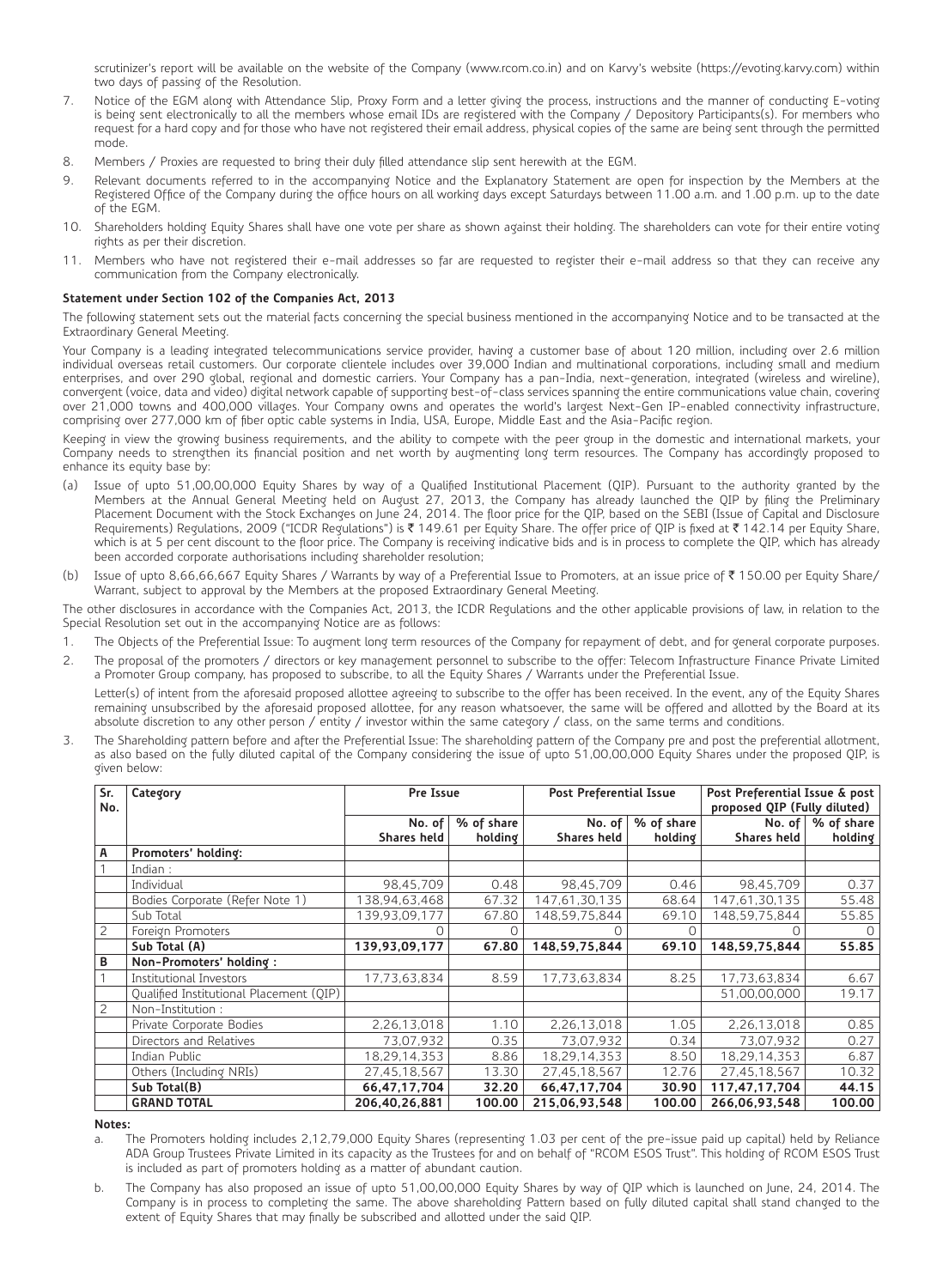- 4. Proposed time within which the Preferential Issue shall be completed: The allotment of Equity Shares / Warrants shall be completed within a period of 15 days from the date of passing of the resolution by the shareholders provided that where the allotment is pending on account of pendency of any approval from any regulatory authority / body, the allotment shall be completed by the Company within a period of 15 days from the date of such approvals.
- 5. Relevant date and pricing of the issue: In accordance with the provisions of SEBI ICDR Regulations, the "Relevant Date" for the purpose of calculating the price of Equity Shares shall be June 24, 2014, being the date 30 days prior to the date of this Extraordinary General Meeting to be held on July 24, 2014. The price so calculated is ₹ 149.61 (Rupees One Hundred and Forty Nine and Paisa Sixty One only) per Equity Share. The issue price of each Equity Share / Warrant is fixed at  $\bar{\tau}$ 150.00 (Rupees One Hundred Fifty only).
- 6. Auditors' Certificate: A copy of certificate from the Statutory Auditors of the Company certifying that the above issue of the Equity Shares / Warrants is being made in accordance with the SEBI ICDR Regulations, shall be placed before the shareholders of the Company at the Extraordinary General Meeting and will also be open for inspection by the Members.
- 7. Particulars of the proposed allottees and the identity of the natural persons who are the ultimate beneficial owners of the Equity Shares / Warrants proposed to be allotted and/or who ultimately control the proposed allottees, the percentage of post Preferential Issue capital that may be held by them and change in control, if any, in the issuer consequent to the Preferential Issue:

Equity Shares / Warrants shall be allotted to Telecom Infrastructure Finance Private Limited, which is a wholly owned subsidiary of Reliance Innoventures Private Limited a Promoter Group company. Shri Anil D. Ambani and his family members namely Smt. Kokila D. Ambani, Mrs. Tina A. Ambani, Shri Jai Anmol A. Ambani and Shri Jai Anshul A. Ambani, the Promoters of the Company, are the ultimate beneficial owners of the Equity Shares / Warrants to be allotted to Telecom Infrastructure Finance Private Limited. Shri Anil D. Ambani and his family ultimately control the aforesaid proposed allottee. Excluding the holding of RCOM ESOS Trust, Shri Anil D. Ambani and his family shall directly / indirectly hold 68.10 per cent of the post Preferential Issue equity capital of the Company. However, considering the issue of 51,00,00,000 shares under QIP, Shri Anil D. Ambani and his family shall directly / indirectly hold 55.05 per cent of the fully diluted equity capital of the Company, the same shall however change to the extent of Equity Shares that may finally be subscribed and allotted under the said QIP.

There will be no change in the control or composition of the Board of the Company consequent to the said Preferential Issue.

Save and except the Preferential Issue as proposed in the resolution as set in the accompanying Notice, the Company has made no other issue or allotment of securities on preferential basis during the year.

- 8. Lock-in:
	- i) The Warrants and the Equity Shares allotted pursuant to exercise of entitlement attached to Warrants shall be subject to 'lock-in' as per the ICDR Regulations. Such locked-in Equity Shares may however be transferred to and amongst the Promoters / Promoter Group subject to the provisions of ICDR Regulations.
	- ii) The entire pre-preferential allotment shareholding of the above allottee, if any, shall be locked-in from the Relevant Date up to a period of six months from the date of trading approval as per Regulation 78(6) of the ICDR Regulations.
- 9. General:
	- i) An amount equivalent to 50 per cent of the issue price of the Equity Shares shall be payable at the time of subscription of Warrants.
	- ii) The holder of Warrants will be entitled to apply for and be allotted, in one or more tranches, 1 (one) Equity Share of ₹ 5 each of the Company per warrant at any time after the date of allotment thereof but on or before March 31, 2015.
	- iii) Upon exercise of the right to subscribe for Equity Shares, the warrant holders shall be liable to make the payment of balance sum, being 50 per cent of the issue price, towards subscription to each Equity Share, as may be applied. The amount paid against Warrants shall be adjusted / set off against the issue price of the resultant Equity Shares.
	- iv) In the event of entitlement attached to Warrants to subscribe for Equity Shares is not exercised within the period as mentioned above, the same shall lapse and the amount paid on the Warrants shall stand forfeited.
	- v) Upon receipt of the payment as above, the Board (or a Committee thereof) shall allot one Equity Share per warrant by appropriating  $\bar{\tau}$  5 towards Equity Share capital and the balance amount paid against each warrant, towards the securities premium.
	- vi) The warrant holders shall also be entitled to any future issue of bonus / rights, if any, of Equity Shares or warrants convertible into Equity Shares or such other securities by the Company, in the same proportion and manner as any other shareholders of the Company for the time being and the Company shall reserve proportion of such entitlement for the warrant holders.
	- vii) The warrant by itself does not give to the holder(s) thereof any rights of the shareholders of the Company.
	- viii) The Equity Shares to be issued and allotted by the Company on exercise of the Warrants in the manner aforesaid shall be in dematerialised form and subject to the Memorandum and Articles of Association of the Company and shall rank pari-passu in all respects including dividend, with the then existing Equity Shares of the Company and be listed on stock exchanges where the Equity Shares of the Company are listed.
- 10. The Company undertakes that if required, the price shall be recomputed in terms of the provision of the ICDR Regulations. If the amount payable upon the re-computation is not paid within the stipulated time as mentioned in the ICDR Regulations, the specified securities shall continue to be locked in till such amount is paid by the allottee.

The Board at its meeting held on June 24, 2014 has approved the issue and allotment of Equity Shares / Warrants on preferential basis in the manner stated hereinabove.

Pursuant to the provisions of Section 62 of the Companies Act, 2013 and Regulation 72(1)(a) of the ICDR Regulations, the above Preferential Issue requires approval of its shareholders by way of a Special Resolution. The Board, therefore, recommends the above mentioned resolution to be passed as a Special Resolution.

Shri Anil D. Ambani, Chairman, along with his relatives being Promoters of the Company may be deemed to be concerned or interested in the proposed Resolution. Save and except the above, none of the other Directors, Key Managerial Persons (KMPs) of the Company or any relatives of such Director or KMPs, are in any way concerned or interested financially or otherwise in the proposed Resolution.

> By Order of the Board For **Reliance Communications Limited**

**Registered Office:** H Block, 1st Floor Dhirubhai Ambani Knowledge City Navi Mumbai 400 710

**Prakash Shenoy Company Secretary**

Place : Navi Mumbai Date : June 24, 2014